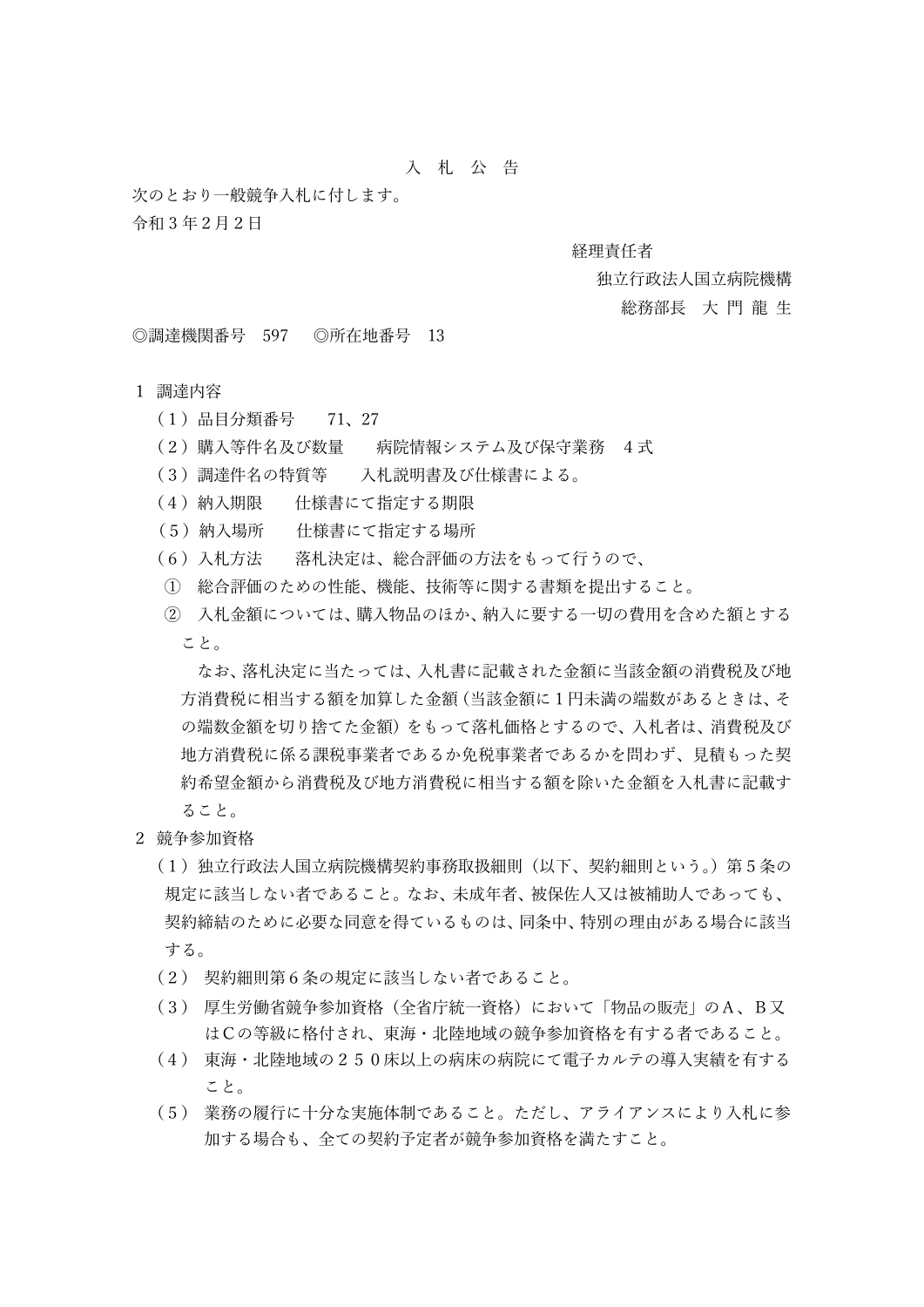- (6) 契約細則第4条の規定に基づき、経理責任者が定める資格を有する者であるこ と。
- 3 入札書の提出場所等
	- (1)入札書等の提出場所、契約条項を示す場所、入札説明書の交付場所及び入札に関す る照会先

〒152-8621 東京都目黒区東が丘2-5-21

独立行政法人国立病院機構本部 情報システム統括部 IT 整備係 電話 03-5712-5130 (2)入札説明書の交付方法 (1)の場所にて交付する。

- (3)入札説明会の日時及び場所 令和 3 年 2 月 19 日(金)10 時 30 分 会議室 31
- (4)入札書等の受領期限 令和 3 年 3 月 24 日 10 時 30 分
- (5)開札の日時及び場所 令和 3 年 4 月 6 日 10 時 30 分 会議室 12
- 4 その他
	- (1)契約手続において使用する言語及び通貨 日本語及び日本国通貨
	- (2)入札保証金及び契約保証金 免除
	- (3)入札者に要求される事項 この一般競争に参加を希望する者は、封印した入札書に 本公告に示した物品を納入できることを証明する書類を添付して入札書の受領期限ま でに提出しなければならない。入札者は、開札日の前日までの間において、経理責任者 から当該書類に関し説明を求められた場合は、それに応じなければならない。
	- (4)入札の無効 本公告に示した競争参加資格のない者の提出した入札書、入札者に求 められる義務を履行しなかった者の提出した入札書は無効とする。
	- (5)契約書作成の要否 要
	- (6)落札者の決定方法 本公告に示した物品を納入できると経理責任者が判断した資 料を添付して入札書を提出した入札者であって、契約細則第 21 条の規定に基づいて作 成された予定価格の制限の範囲内である入札金額を提出した参加者の中から、入札説 明書で定める総合評価の方法をもって落札者を決定する。
	- (7)詳細は入札説明書による。
- 5 Summary
	- $(1)$  Official in charge of disbursement of the procuring entity : Tatsuo Daimon, Director, Department of General Affairs, National Hospital Organization Headquarters
	- $(2)$  Classification of the products to be procured : 71, 27
	- (3) Nature and quantity of the services to be required : Hospital Information System and system maintenance commission 4 set
	- $(4)$  Delivery period : as in the specification documentation
	- $(5)$  Delivery place : as in the specification documentation
	- $(6)$  Qualification for participating in the tendering procedures : Suppliers eligible for